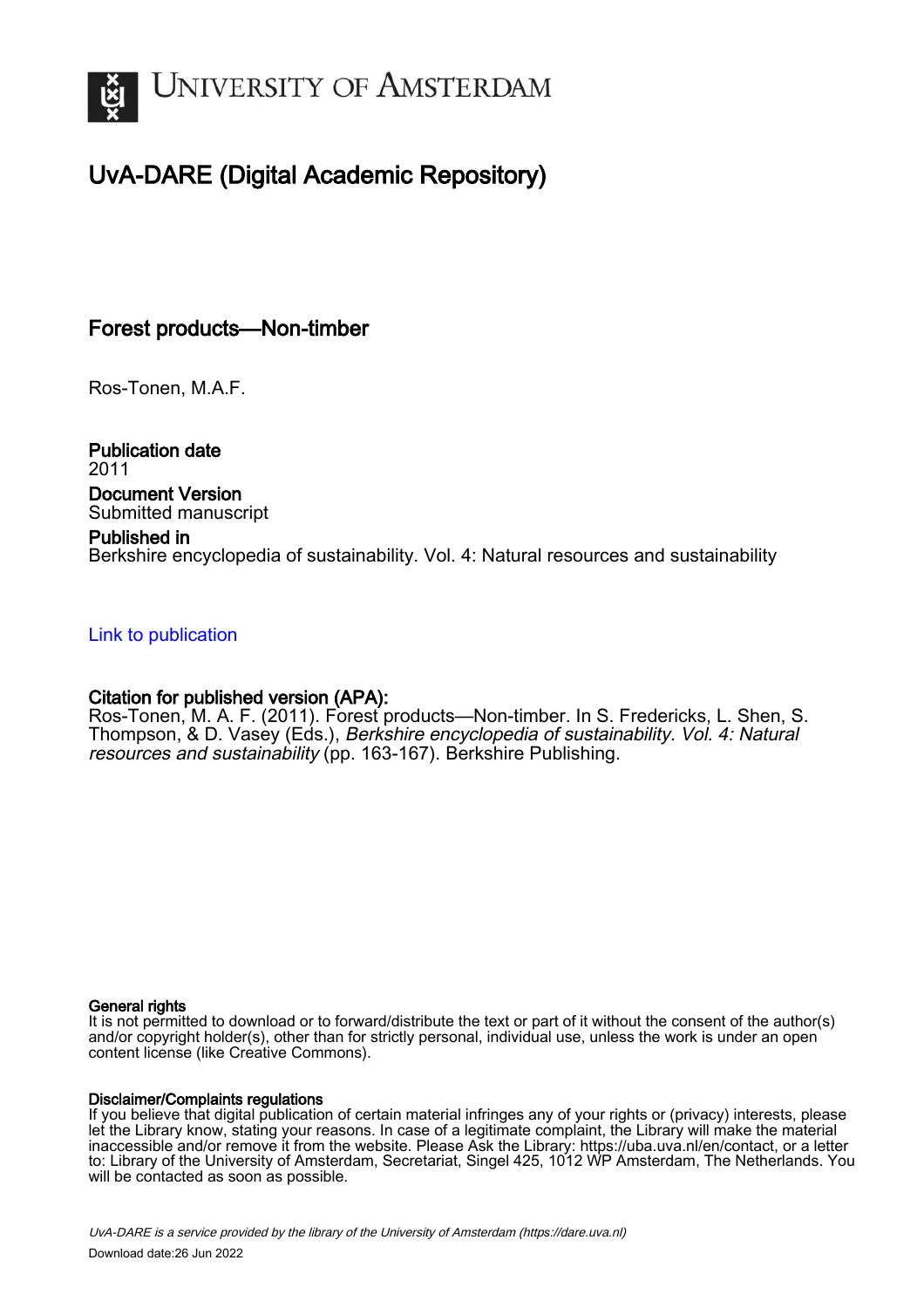# **Forest Products—Non-Timber**

### Mirjam ROS-TONEN, University of Amsterdam

**Abstract**: *The commercial exploitation of non-timber forest products—such as fibers, nuts, spices, medicinal plants, rubber, and rattan—was proposed in the 1990s as a strategy to reconcile conservation and development in tropical forests. Its economic benefits generally have been limited, however, due to several factors—including low-production volume, irregular supplies, and poor organization—but new programs continue to address this projected goal*.

Although the exploitation of non-timber forest products is a practice that is as old as humankind itself, the terminology was only introduced in 1989 and refers to all tangible plant and animal products (other than industrial timber) that come from tropical and boreal forests and other vegetation systems, and that are used by local people for subsistence and trade. The terminology covers such diverse products as bushmeat (the meat of terrestrial wild animals), nuts, spices, medicinal plants, leaves for wrapping food, fibers, small diameter timber (denoted as 'smallwood') for handicrafts and tools, rattan, latex for rubber, ornamental plants, and essential oils (see Table 1). Whereas most authors tend to use the acronym NTFPs to refer to these products, the Food and Agriculture Organization of the United Nations (FAO) prefers the term *non-wood forest products*. The difference is that most authors include smallwood in the definition, and only exclude commercial timber, whereas the FAO definition excludes all products made of wood.

| <b>Products category</b>      | <b>Examples</b>                                                                 |  |
|-------------------------------|---------------------------------------------------------------------------------|--|
| A. Plant products             |                                                                                 |  |
| Food                          | Edible plants and plant parts (seeds, roots, tubers, stems, leaves, shoots,     |  |
|                               | flowers, fruits, nuts) providing vegetables, snacks, beverages, edible fats and |  |
|                               | oils, spices, flavorings, etc.                                                  |  |
| Forage                        | Plants used as food for livestock and wildlife                                  |  |
| Medicinal products            | Medicinal herbs, plants, and plant parts (leaves, bark, etc.)                   |  |
| <b>Construction materials</b> | Bamboo, rattan, smallwood, fibers, cork, leaves for roofing (roof thatch)       |  |
| Utensils                      | Smallwood for handicrafts and tools, leaves for wrapping food, fibers for       |  |
|                               | basketry and cloths                                                             |  |
| <b>Biochemicals</b>           | Nonedible fats and oils, waxes, gums, latex, dyes, tannins, biochemicals for    |  |
|                               | plastics and coatings, paints and varnish, toxins for hunting, hallucinogens    |  |
| Aromatics                     | Essential oils for cosmetics, perfumes, and incense                             |  |
| Ornamentals                   | Aesthetically pleasing plants, cut and dried flowers                            |  |
| B. Animal products            |                                                                                 |  |
| Food                          | Meat and protein from mammals, birds, fishes, reptiles and insects; eggs,       |  |
|                               | edible nests, honey                                                             |  |
| Forage                        | Fish oil, bones                                                                 |  |
| Medicinal products            | Pharmaceuticals extracted from mammals, fish, and reptiles                      |  |
| Utensils                      | Horn, feathers, bones                                                           |  |
| <b>Biochemicals</b>           | Wax, silk, propolis, guano, toxins                                              |  |
| Ornamentals                   | Live animals and animal products like feathers, hides, skins, shells, and horn  |  |

### **Table 1. Non-Timber Forest Products and Their Uses**

Source: Adapted from FAO (1991), and hence excluding fuel wood.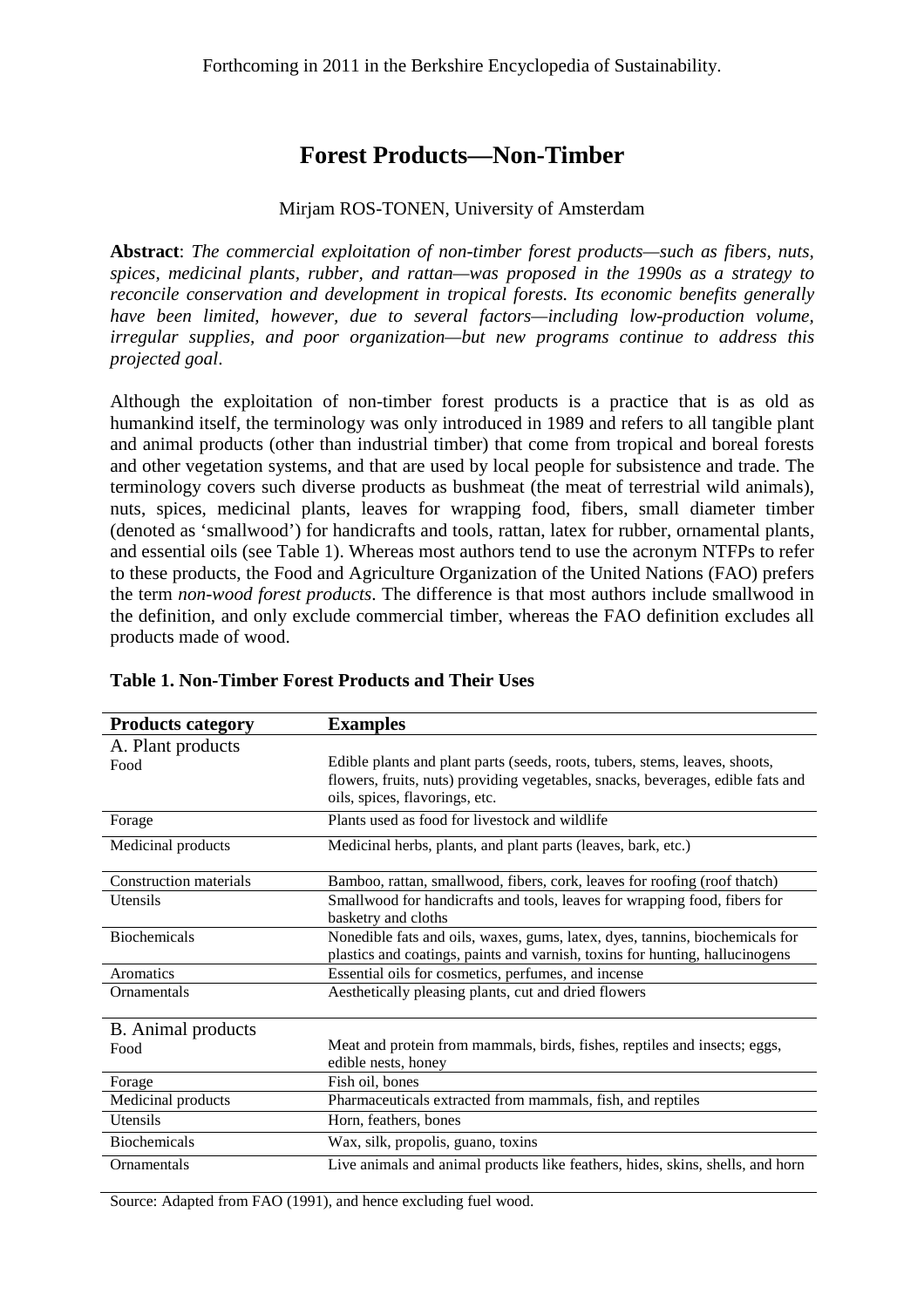## **Global Use and Exploitation Patterns**

Statistics on NTFP use and trade are typically scarce. This has to do with the fact that most extraction is for subsistence, and the bulk of trade is unregistered on local markets. Despite this, FAO estimated in 1997 that around 150 species reach international markets, representing a value of US\$11 billion. Table 2 presents examples of the most commonly traded NTFPs on the international market and their value.

| <b>NTFPs</b>          | World's import (million           | <b>Notes</b>                                                                                                                                                            |
|-----------------------|-----------------------------------|-------------------------------------------------------------------------------------------------------------------------------------------------------------------------|
|                       | $\mathbf{U}\mathbf{S}\mathbf{\$}$ |                                                                                                                                                                         |
| Natural rubber        | 4,221.8                           | Tropical moist forest regions,<br>from intensively managed<br>plantations, agroforestry<br>systems and natural stands<br>(extractive reserves) of<br>Hevea brasiliensis |
| Ginseng roots         | 389.3                             | Tropical or subtropical, both<br>from the wild and plantations                                                                                                          |
| <b>Essential oils</b> | 319.4                             | Various regions, both from<br>wild and cultivated resources                                                                                                             |
| Cork                  | 310.7                             | Mediterranean regions from<br>managed natural stands and<br>plantations of Quercus suber                                                                                |
| Honey                 | 268.2                             | Worldwide product from<br>intensively or extensively<br>managed and wild resources                                                                                      |
| Walnut                | 215.9                             | Temperate from cultivated<br>populations of Juglans spp.                                                                                                                |
| <b>Mushrooms</b>      | 206.5                             | Temperate and subtropical<br>both from wild and cultivated<br>populations                                                                                               |
| Rattan                | 119.0                             | Tropical rain forests, mostly<br>from natural stands, few<br>plantations in Asia.                                                                                       |
| Gum arabic            | 141.3                             | Tropical arid regions, mostly<br>from wild or extensively<br>managed natural stands of<br>Acacia senegal and A. seyal.                                                  |
| Brazil nuts           | 44.3                              | Amazonian rain forests, from<br>wild or semi-intensively<br>managed natural stands of<br>Bertholetia excelsa                                                            |
| Other                 | 9,094.1                           |                                                                                                                                                                         |
| TOTAL OF ALL NTFPs    | 11,108.7                          |                                                                                                                                                                         |

**Table 2. Commonly Traded NTFPs** 

Source: Secretariat of the CBD (2001).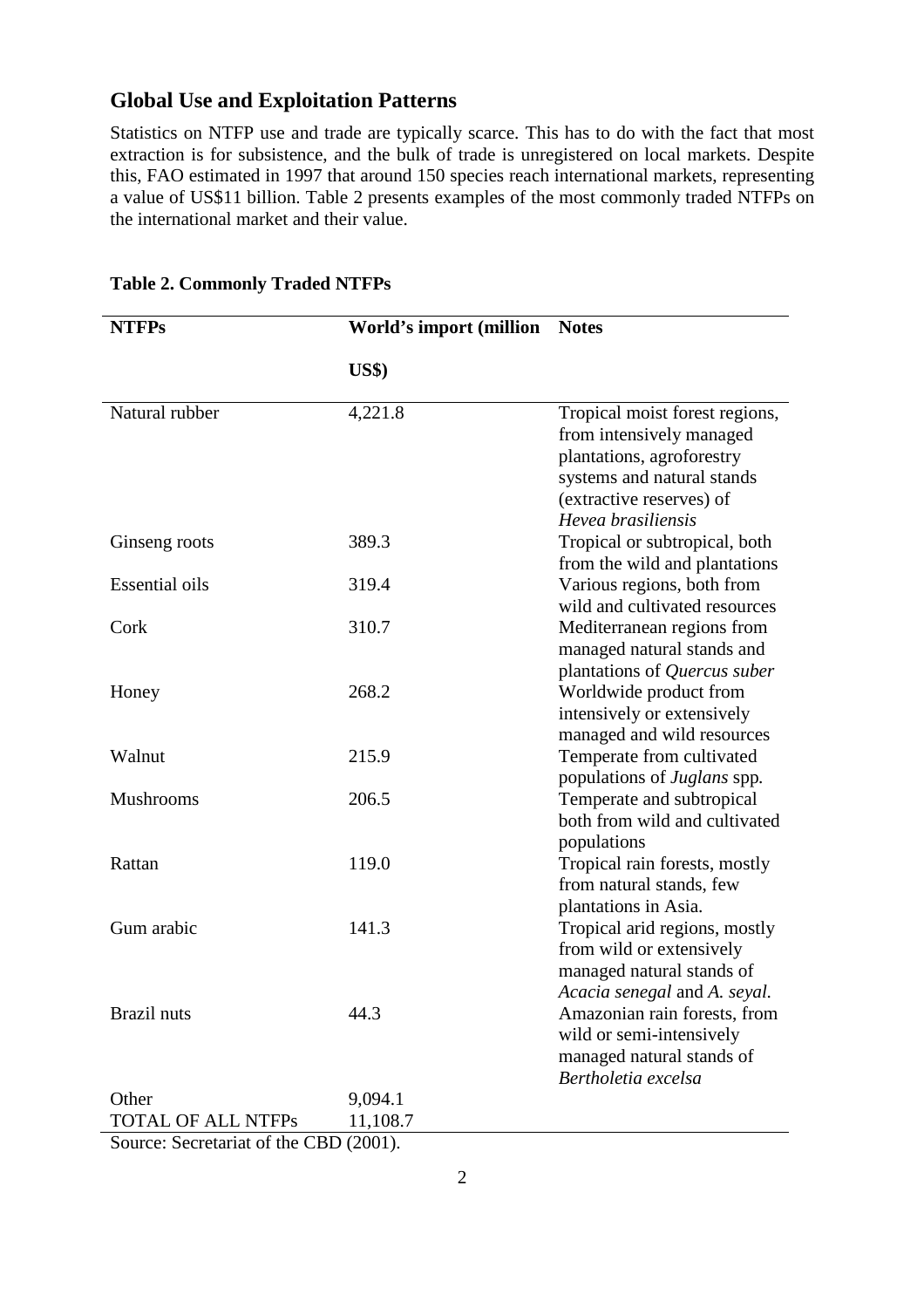Although figures on international trade are hard to obtain, a large number of studies and reviews carried out during the past two decades provide insight into how NTFPs are used worldwide. The use patterns show a remarkable resemblance globally. On all continents, people in remote areas use a considerable number of plant species for subsistence, with over five hundred different species being no exception. More than 50 percent of these are used for medicinal purposes, whereas animal species—fish and game—are important sources of protein. Hunting for and eating bushmeat are also culturally important activities. Even when people migrate to cities, bushmeat continues to be a favorite food item, particularly in Africa. In the case of all other products, the general tendency is that the poorest consume relatively more forest products than others. These products can be considered "gap fillers" that complement farm produce both qualitatively (complementary items) and quantitatively (a fallback during the slack season).

Gathering NTFPs tends to be replaced with other activities once alternative options become available. Exceptions to this are some specialized and culturally important activities such as hunting, handicraft making, and the extraction of products for stable external markets such as those for specialty food like edible birds' nests, certain ginseng roots, and exclusive mushrooms. This results in a diversified picture of the importance in NTFPs for people's livelihoods, with access to markets being the main determining factor. Belcher and co-authors (2005) grouped them as follows:

- 1. *Subsistence.* Households extract low-value products like palm fibers, low-value wood carvings, fuel wood, and medicinal plants from forests and fallows, and process and use these mainly within the household for their own use. Income from NTFPs in this group is less than 50 per cent of the household's total income (cash and subsistence), but it is their main or only source of cash income.
- 2. *Supplementary.* Households extract fruits and medicinal plants from the wild for local processing, consumption, or the regional market. Households in this group receive more than half of their income in cash, but less than 50 percent of that from NTFPs.
- 3. *Integrated.* Households cultivate NTFPs or manage them intensively in a limited area and process them locally to sell on local and domestic markets. Examples of products in this group are bamboo, high-value wood carvings, fruits, and resin. As is the case in the supplementary group, these households earn a large proportion of their income in cash, from a combination of farming, off-farm activities, and NTFPs, with the latter providing less than 50 percent of their household income.
- 4. *Specialized-natural.* Households exploit high-value food items and medicinal plants from the wild for national and international markets that generates more than 50 percent of their income, which is at an intermediate level.
- 5. *Specialized-cultivated.* Households cultivate and intensively manage specialty food products and resin or dyes for international markets, which provides them with an income that is higher than the local average, with more than 50 percent being derived from NTFPs.

As regards the processing technologies employed in NTFP production, the general perception is that these are simple. This is true for such products as Brazil nuts, basketry, and rattan furniture, but Belcher and Schreckenberg (2007) note that some NTFPs used in drugs or vegetable oil require processing in very sophisticated laboratories.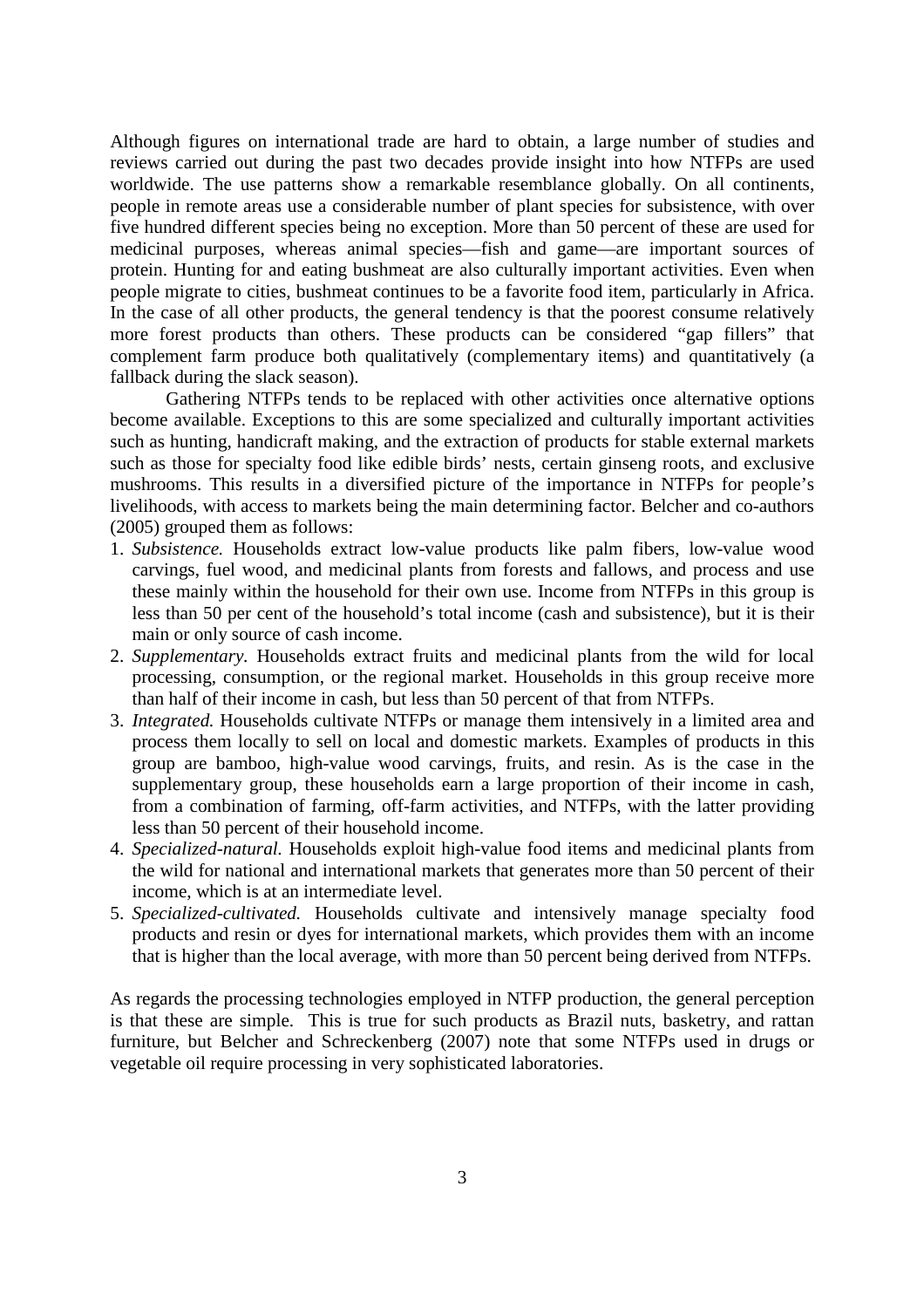### **Sociopolitics of NTFP Use**

The term *non-timber forest product* was first used by authors like Charles Peters, Jenne de Beer, and Melanie MacDermott to make clear that what foresters tended to label "minor forest products," because of their insignificant value compared to timber, were of tremendous value for people living in tropical rain-forest areas, as a source of food, fodder, medicines, construction materials, and tools. In addition to these subsistence uses, NTFPs also provided a source of cash income in remote areas where other employment opportunities were scarce. Based on an inventory of NTFPs in a Peruvian rain forest, Charles Peters and co-authors (1989) illustrated that the net commercial value of NTFPs was higher than timber, considering the fact that NTFPs, unlike timber, can be harvested annually.

A lively debate evolved around these products and their potential to contribute to conservation and development aims. The underlying reasoning of such a strategy is that local authorities and forest resource managers will have an interest in preventing indiscriminate forest use or the conversion of forest to other land uses when NTFP extraction contributes to the gross national product (GNP) and export earnings. As far as local communities are concerned, increased income from the trade in NTFPs was thought to provide a stimulus for protecting their forests and managing them sustainably. Since it was assumed that many NTFPs can be harvested without significantly altering the forest structure, they would maintain the forests' environmental services and biological diversity. All these factors have led to the notion that the commercial extraction of NTFPs would be a potentially sound conservation strategy, while also contributing to local development. In Brazil, in particular, NTFPs like rubber and Brazil nuts also became a symbol of the struggle of rubber tappers to ensure the protection of extractive reserves, where they could continue their sustainable forest-based way of life, protected from threats from cattle ranchers and other actors making a claim to forest land.

Whereas the discussion initially focused on NTFPs from natural tropical rain forests, it later focused on products from other forest types as well, including those from semi-arid areas and human-modified vegetation types like forest gardens and agroforestry systems. One of the reasons is that NTFP exploitation is economically more feasible in anthropogenic (humanmade) forests where product density is higher.

A few decades of research have made it clear that NTFPs are indeed an important safety net for poor forest-dwelling people, but have little potential to lift people out of poverty. There are several problems that hinder the trading of NTFPs, especially in isolated areas. These include a lack of storage and processing facilities, bad roads, and high transportation costs. As a consequence perishable products, in particular, have to be consumed locally. Due to the seasonality and unpredictability of production cycles, the low densities of products in the wild and their wide distribution mean volumes are low and supplies irregular. Markets are also fragmented because NTFPs provide input to a wide range of industries including food and beverages, pharmaceuticals, cosmetics, and botanical medicines. Producers often face the difficulty of meeting international quality standards prevalent on these markets, and these are also subject to trends and are therefore changeable. All this, combined with a lack of organization among harvesters, often makes NTFP producers dependent on intermediaries and subject to exploitative production and trading relations. As a result, the contribution of commercial NTFPs to poverty alleviation is generally limited.

The potential of NTFP trade as a strategy to save natural forests has also been disappointing. Initially the idea was that, due to their low densities, NTFPs could be harvested without much harm to the forest, whereas adding value to the forest would be beneficial to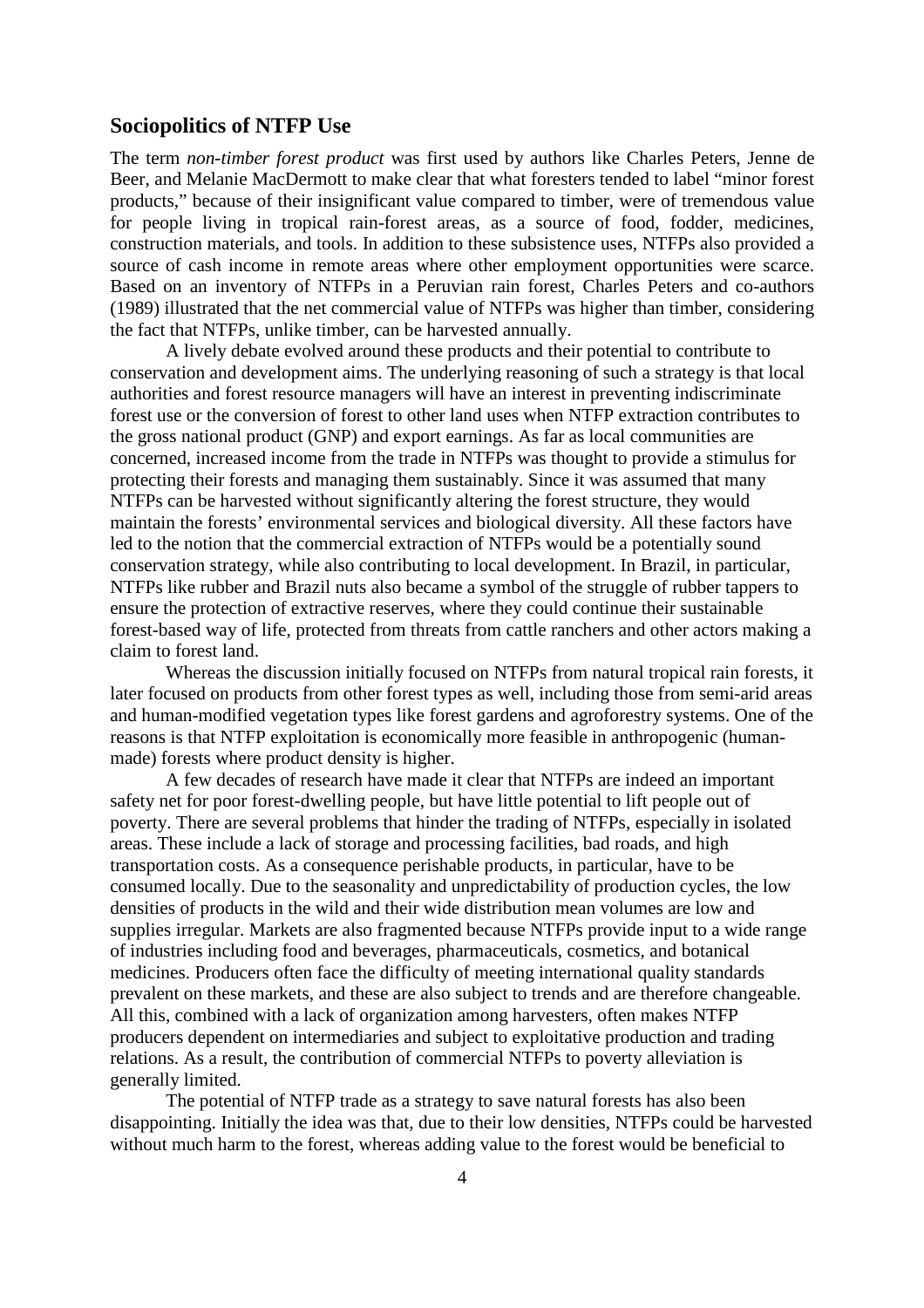their conservation. In practice, however, successful marketing engenders increased production, and therefore overexploitation, as has been observed in the case of rosewood (used for essential oil), rattan, edible birds' nests, palm heart, and other species. Alternatively, successfully traded NTFPs are substituted with cultivated species or synthetics, as was the case with rubber*.* In such instances the forest conservation stimulus is lost, or forests are replaced with plantations, which results in loss of biodiversity.

Finally, NTFP exploitation alone is rarely sufficient to survive, as a result of which it is combined with activities such as farming or gold panning, which have more detrimental effects on the forest.

### **Trends for the Future**

Among the wide variety of factors that determine the success of NTFP marketing and its contribution to poverty alleviation and forest conservation, tenure security and multi-actor partnerships generally stand out. Tenure security, that is local ownership or long-term access and control rights to forest assets, may effectively contribute to poverty reduction because it enables local people to capitalize on forest resources through company–community deals or participation in certification, payments for environmental services (PES), and reducing emissions from deforestation and degradation (REDD) plans. These schemes in particular (which, in the case of certification, are associated with niche markets for fair trade, biotrade, and organic trade) are expected to offer the greatest potential as regards forest-based income in the near future. In addition, well-defined and secure property rights are a key condition for achieving sustainable management of natural resources because they ensure that managers can reap the benefits of their management efforts, which in turn stimulates them to protect the resources from overexploitation and make long-term investments.

It should be noted, however, that the relationship between tenure and sustainable forest use is ambiguous. First, having secure property rights to a forest area does not mean that the holder of the property rights will leave the area forested. Second, deforestation can also be a way to claim land and secure tenure. Third, rather than the formal legal tenure status, it is the *perceived* tenure security that is most important in shaping land-use decisions as research by Koen Kusters on dammar resin agroforests in Sumatra, Indonesia, has made clear.

The second important factor for a successful NTFP strategy is community organization and multi-sector partnerships. Both of these are needed to tackle many of the challenges associated with NTFP production. Forest people generally lack political power, and that puts them in a weak negotiating position. Self-organization and linking up with actors in the public and private sector (companies and nongovernmental organizations) can help improve tenure security, the equitable rule of law, political empowerment of forest fringe communities, and access to markets. Such partnerships have also become necessary because shifts in governance have increased the array of actors in the forest arena and the need to deal with competing interests and claims. Finally, the new potentials in the field of forest-based income, such as certification, PES, and REDD, require access to information, a proper approach to dealing with complicated procedures, and links with actors at global levels that are hard to oversee for actors in faraway forest areas. In order to reap the benefits of these new schemes, the forest-dwelling poor need brokers and watchdogs to increase their political and economic leverage.

### **Further Reading**

Allegretti, Mary Helena. (1990). Extractive reserves: An alternative for reconciling development and environmental conservation in Amazonia. In Anthony B. Anderson (Ed,), *Alternatives to*